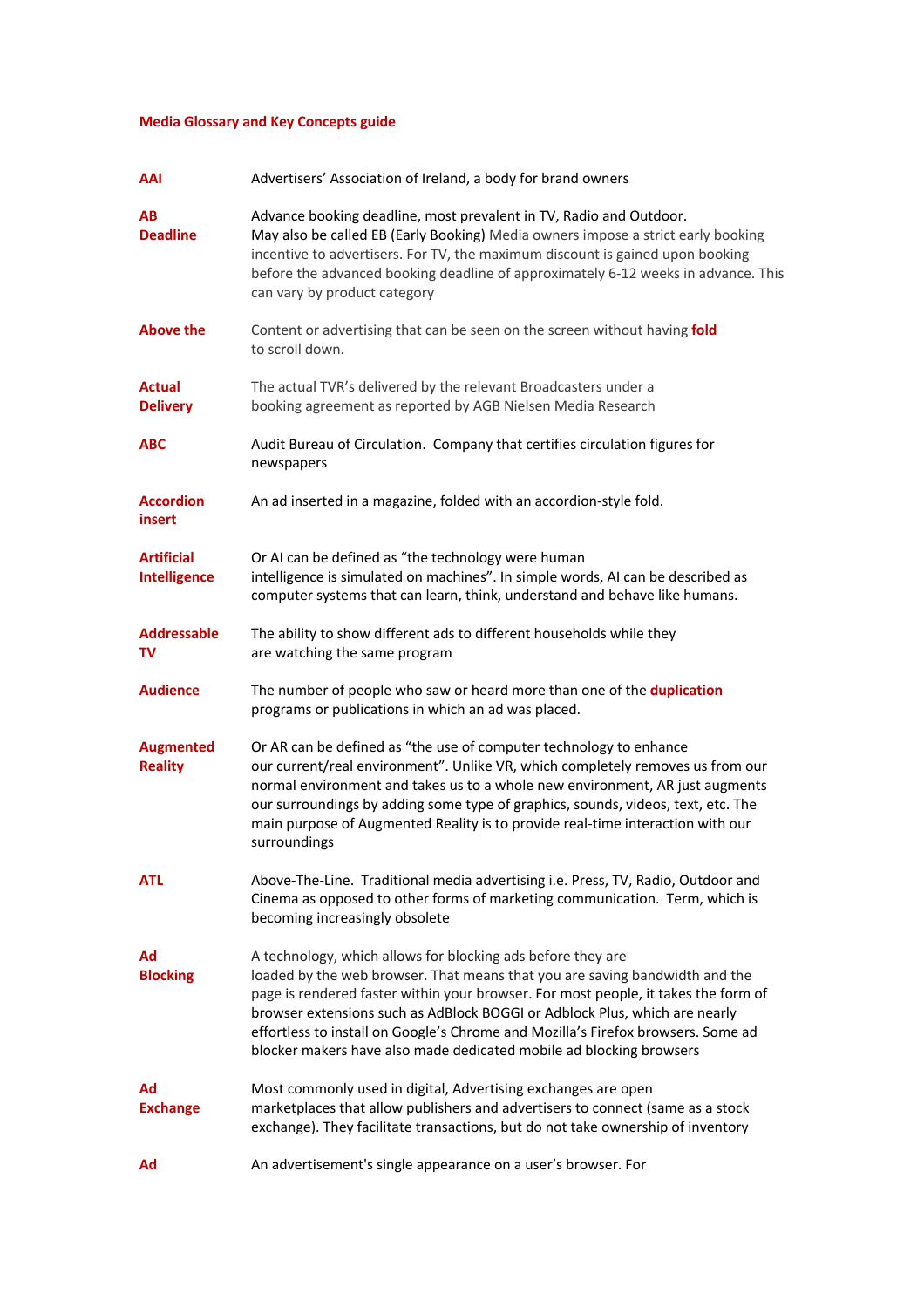| <b>Impression</b>                             | example, if the page you're on shows three ads, that's three ad impressions.<br>Advertisers use impressions to measure the number of views their ads receive, and<br>publishers in Ireland sell ad space according to impressions served                                                                                                                                                                                                                                                                                                                                                                                                                                                                                                                                                                                                                                                                                                                                                                                                                                                                                                                                                            |
|-----------------------------------------------|-----------------------------------------------------------------------------------------------------------------------------------------------------------------------------------------------------------------------------------------------------------------------------------------------------------------------------------------------------------------------------------------------------------------------------------------------------------------------------------------------------------------------------------------------------------------------------------------------------------------------------------------------------------------------------------------------------------------------------------------------------------------------------------------------------------------------------------------------------------------------------------------------------------------------------------------------------------------------------------------------------------------------------------------------------------------------------------------------------------------------------------------------------------------------------------------------------|
| <b>Ad Serving</b>                             | Delivery of online adverts to an end user's computer by an ad management system.<br>The system allows different online adverts to be served to target different audience<br>groups and can serve adverts across multiple sites. DoubleClick is the most popular<br>and widely used Ad Serving solution provider globally                                                                                                                                                                                                                                                                                                                                                                                                                                                                                                                                                                                                                                                                                                                                                                                                                                                                            |
| Ad<br><b>Spend</b>                            | Shortened version of 'advertising expenditure'. Ad spend is used to<br>monitor brands advertising expenditure across each media by month and by media<br>company                                                                                                                                                                                                                                                                                                                                                                                                                                                                                                                                                                                                                                                                                                                                                                                                                                                                                                                                                                                                                                    |
| Ad<br><b>Viewability</b>                      | As defined by the IAB, a digital display ad impression is<br>considered viewable if at least 50% of its total area is visible in a<br>user's browser window and remains there for at least one second, post<br>ad render                                                                                                                                                                                                                                                                                                                                                                                                                                                                                                                                                                                                                                                                                                                                                                                                                                                                                                                                                                            |
| <b>Algorithm</b>                              | An algorithm is any piece of automated code that accepts some number of variables<br>and data, [then] uses those variables and data to make decisions. Most notably<br>linked to Google Search and Programmatic advertising. Think of an algorithm just<br>like a recipe. A recipe provides detailed directions that convert ingredients into a<br>dish, and there is a wide range of different recipes. In the case of algorithms, the<br>ingredients are various types and pieces of data and the dish is information. So, an<br>algorithm is a precise method for converting data into useful information. Within<br>the context of programmatic buying, the data ingredients available relate to the<br>placement, the time of day, the user's location, the cookie ID and any related<br>historical or third-party data available. And of course, the performance goals of the<br>campaign, pacing or other constraints, and any observed performance to date<br>(potentially the result of a prior output of the algorithm). Traditionally these<br>different dimensions are considered and decided separately by simple algorithms,<br>generally simple enough that humans can execute them. |
| <b>Ambient</b><br><b>Media</b>                | Non-mainstream i.e. banners on buildings                                                                                                                                                                                                                                                                                                                                                                                                                                                                                                                                                                                                                                                                                                                                                                                                                                                                                                                                                                                                                                                                                                                                                            |
| <b>ARPU</b>                                   | Average revenue per user - subscriber to cable or telecommunication companies.                                                                                                                                                                                                                                                                                                                                                                                                                                                                                                                                                                                                                                                                                                                                                                                                                                                                                                                                                                                                                                                                                                                      |
| <b>ASA</b>                                    | Advertising Standards Authority.                                                                                                                                                                                                                                                                                                                                                                                                                                                                                                                                                                                                                                                                                                                                                                                                                                                                                                                                                                                                                                                                                                                                                                    |
| <b>Agency</b><br><b>Trading</b><br>Desk (ATD) | Is best described as the specialist arm of large media buying<br>groups. They focus predominantly on<br>digital display media and RTB. Each desk represents a specific<br>agency. Agency buying desks do not have core RTB technology to enable campaigns<br>in real-time, for this they use a 3 <sup>rd</sup> party provider, usually a DSP. Dentsu Aegis<br>trading desk is called Amnet                                                                                                                                                                                                                                                                                                                                                                                                                                                                                                                                                                                                                                                                                                                                                                                                          |
| <b>Audience</b>                               | Is a term used to show the level of audience duplication                                                                                                                                                                                                                                                                                                                                                                                                                                                                                                                                                                                                                                                                                                                                                                                                                                                                                                                                                                                                                                                                                                                                            |
| API                                           | Application Programming Interface (API)<br>API's are carefully thought out pieces of code created by programmers for their<br>applications (Google, Facebook etc) that allow other applications to interact with<br>their application. It is the means or the medium via which these two systems<br>communicate. API's are generally invisible to the end users. They are specially<br>crafted to expose only chosen functionality, content and/or data.                                                                                                                                                                                                                                                                                                                                                                                                                                                                                                                                                                                                                                                                                                                                            |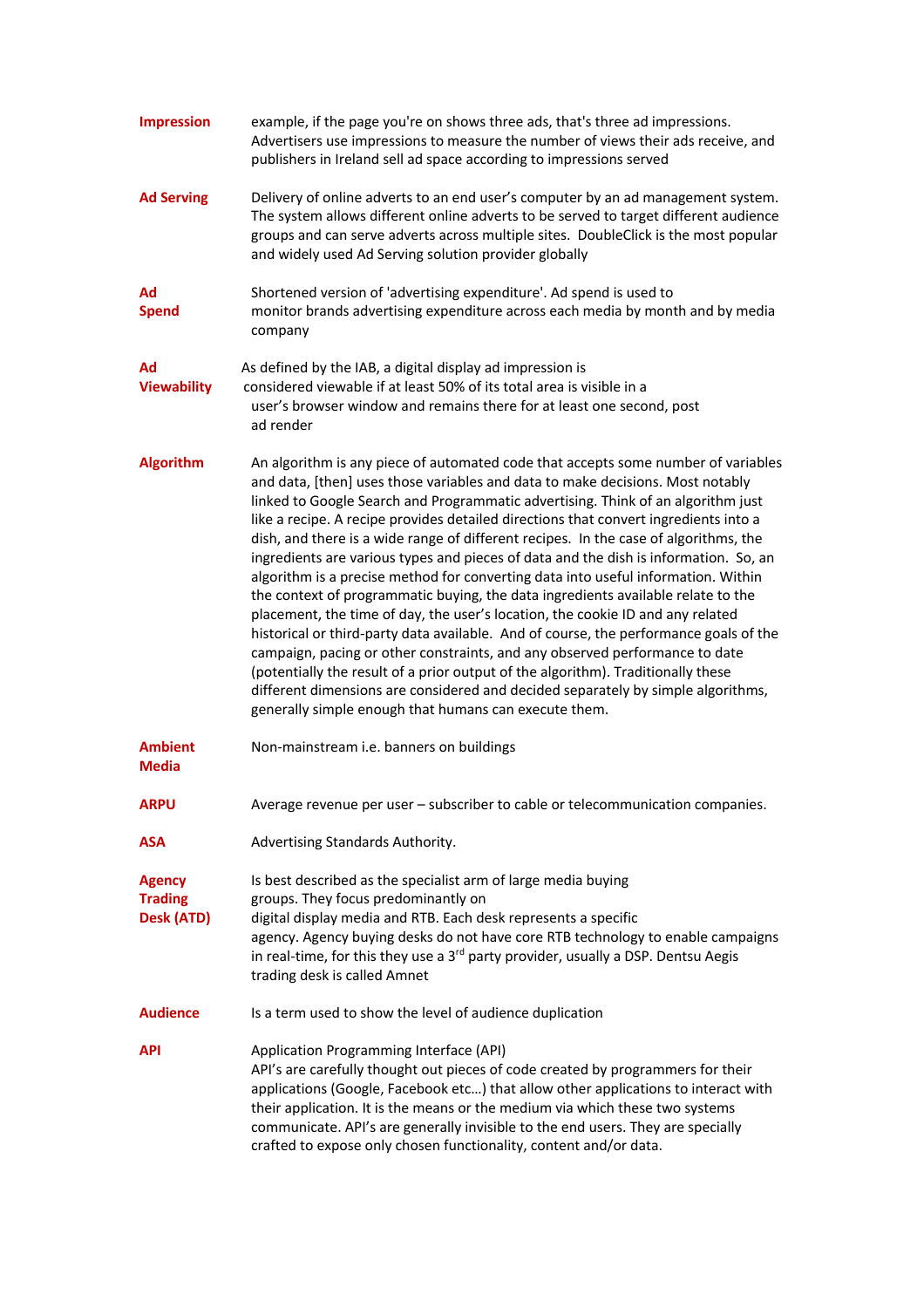| <b>Audit</b>                                   | A media audit consists of an assessment of the effectiveness of media planning<br>and/or buying, normally involving comparison with similar or competitive<br>campaigns                                                                                                                                                                                                                                                                                                                                                                                                                                                                                                                                                                                                                                                                                                                                                                                                                        |
|------------------------------------------------|------------------------------------------------------------------------------------------------------------------------------------------------------------------------------------------------------------------------------------------------------------------------------------------------------------------------------------------------------------------------------------------------------------------------------------------------------------------------------------------------------------------------------------------------------------------------------------------------------------------------------------------------------------------------------------------------------------------------------------------------------------------------------------------------------------------------------------------------------------------------------------------------------------------------------------------------------------------------------------------------|
| AV                                             | Audio Visual - term to describe both TV and Video on Demand (VOD)                                                                                                                                                                                                                                                                                                                                                                                                                                                                                                                                                                                                                                                                                                                                                                                                                                                                                                                              |
| <b>Agency</b><br><b>Volume</b><br><b>Bonus</b> | Commonly referred to as AVBs, simply another name for Rebate.<br>These deals typically take the form of cash incentives offered<br>to media agencies by media owners to encourage them to spend more on their<br>properties. The value of AVBs, which vary by media and by spending level, typically<br>ranging between 2.5% - 8% of an advertiser's net media spend. AVBs can come in<br>many forms, such as;<br>Early Payment Discount (EPD): A payment or discount for early payment of<br>1.<br>invoices.<br>Volume Rebate: A discount triggered by hitting a specified spend level/tier<br>2.<br>Payment from the media supplier to the agency for research or other services<br>3.<br>Bonus inventory or Value Pool which the media agency may then be able to<br>4.<br>'sell' to clients that do not require an invoice<br>Media buying for clients from trading desk within their holding company, which<br>5.<br>may have benefited from volume based incentives from media suppliers |
| <b>BACC</b>                                    | <b>Broadcast Advertising Clearance Committee</b>                                                                                                                                                                                                                                                                                                                                                                                                                                                                                                                                                                                                                                                                                                                                                                                                                                                                                                                                               |
| <b>BAI</b>                                     | Broadcasting Authority of Ireland (BAI) - Independent regulator for radio and<br>television broadcasters in Ireland. The Authority is to be funded through a levy on all<br>broadcasters licensed in the State                                                                                                                                                                                                                                                                                                                                                                                                                                                                                                                                                                                                                                                                                                                                                                                 |
| <b>BARB</b>                                    | Broadcasters Advertising Research Board - responsible for TV audience research in<br>the UK                                                                                                                                                                                                                                                                                                                                                                                                                                                                                                                                                                                                                                                                                                                                                                                                                                                                                                    |
| <b>Blockchain</b>                              | A record of consensus between parties that can never be altered. From a<br>mechanical perspective, it is a ledger or a database with a difference; a way of<br>recording information that cannot be changed. Every record is immutable; hence all<br>the history is available all the time. From a real-world point of view, imagine a<br>world, where you can trade anything with anybody without the need to trust a<br>certain middleman. It introduces and makes possible the idea of self-governance<br>where technology provides an irrefutable vehicle of trust between two parties.                                                                                                                                                                                                                                                                                                                                                                                                    |
| <b>CAFAS</b>                                   | Coverage and frequency analysis system used in outdoor planning                                                                                                                                                                                                                                                                                                                                                                                                                                                                                                                                                                                                                                                                                                                                                                                                                                                                                                                                |
| <b>Centre</b><br><b>Break</b>                  | An Advertising break within a TV programme                                                                                                                                                                                                                                                                                                                                                                                                                                                                                                                                                                                                                                                                                                                                                                                                                                                                                                                                                     |
| <b>Churn</b>                                   | Turnover of subscribers/numbers of disconnections. Churn is usually quoted as a<br>percentage. Usually refers to cable and satellite subscriptions                                                                                                                                                                                                                                                                                                                                                                                                                                                                                                                                                                                                                                                                                                                                                                                                                                             |
| <b>Circulation</b>                             | number of print copies sold. ABC circulation refers to an audited circulation by the<br><b>Audit Bureau of Circulation</b>                                                                                                                                                                                                                                                                                                                                                                                                                                                                                                                                                                                                                                                                                                                                                                                                                                                                     |
| <b>Click</b>                                   | A user clicking on your banner to gain access to your website                                                                                                                                                                                                                                                                                                                                                                                                                                                                                                                                                                                                                                                                                                                                                                                                                                                                                                                                  |
| Click-thru<br>Rate (%)                         | Or CTR (click-through rate) is the frequency of Click-throughs as a<br>percentage of impressions served. It should only be used as a diagnostic metric. It<br>gives you a view into the potential interest level in finding out more about that<br>specific digital content. It should not be used as an end objective; this is a common<br>misuse of the CTR metric. It currently hovers at the low rate of 0.09 percent.                                                                                                                                                                                                                                                                                                                                                                                                                                                                                                                                                                     |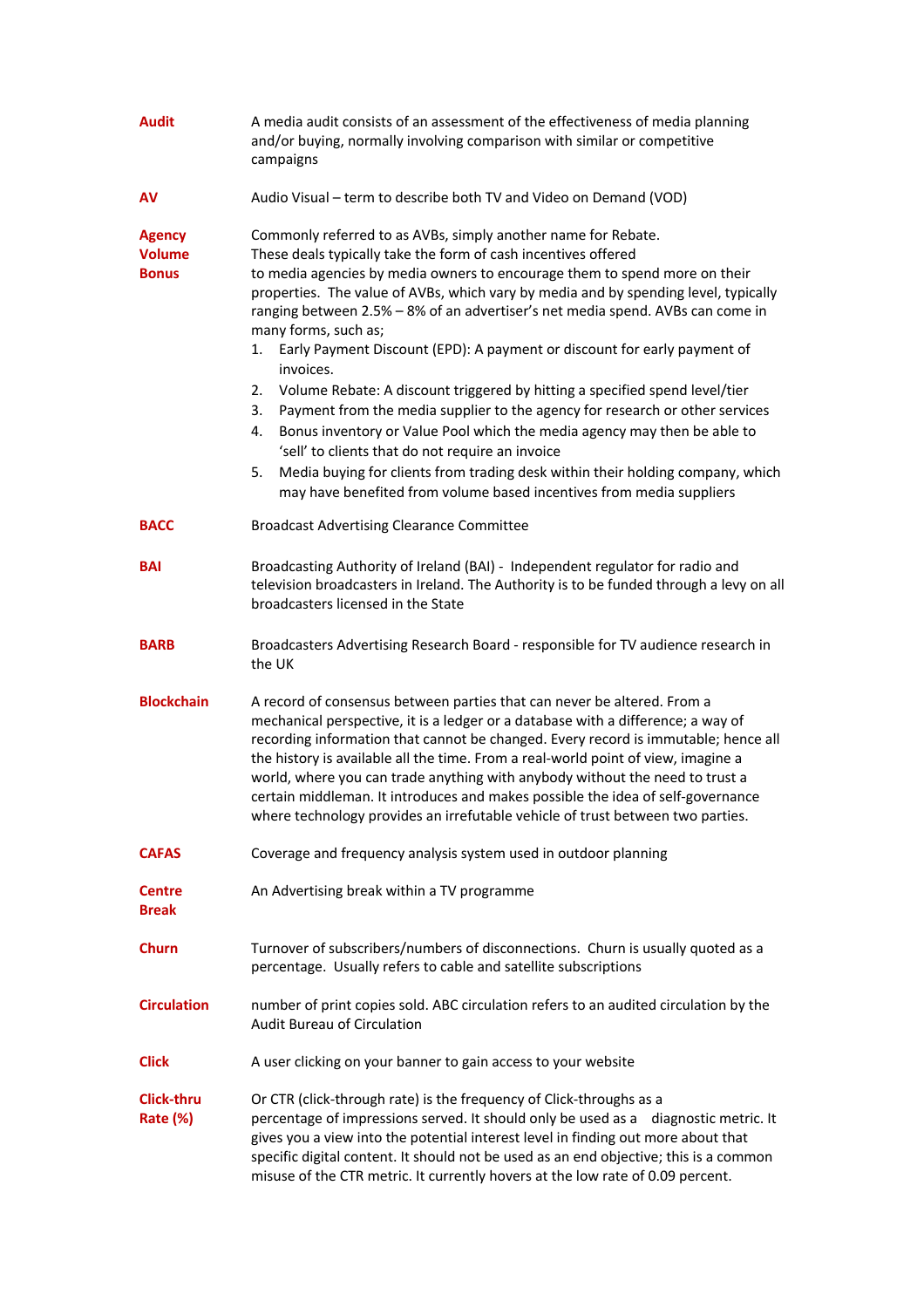| <b>CMS</b>                        | Are software tools or web services for creating and amending website content.<br>Typically, CMS are browser-based web applications running on a server. All enable<br>users to readily add new pages within an existing page template                                                       |
|-----------------------------------|---------------------------------------------------------------------------------------------------------------------------------------------------------------------------------------------------------------------------------------------------------------------------------------------|
| <b>Consent</b>                    | Is a platform that can be used by the publishers,                                                                                                                                                                                                                                           |
| <b>Management</b>                 | - For requesting, receiving and storing users' consent.                                                                                                                                                                                                                                     |
| <b>Platform</b><br>(CMP)          | - For storing the list of preferred vendors along with why they've been<br>collecting the users' information.                                                                                                                                                                               |
|                                   | A user can set their consent status for all the vendors (Individually or in bulk<br>manner) on a publisher's site. CMPs will employ a user-friendly interface to let<br>consumers allow/disallow vendors to track, target, share their online footprint.                                    |
| <b>Conversion</b><br><b>Index</b> | Measures the efficiency of a station/spot in reaching a certain<br>sub-category i.e. for every 100 TVRs bought on RTÉ amongst Adults 15+, 69 are<br>delivered amongst ABC1s. Conversion index reads 69                                                                                      |
| <b>Cookies</b>                    | Information to track where and what you've done on a website. Useful when it<br>comes to sites, that requires registration or with configurable sites, the cookie can<br>be used to keep track of what interest users most. The site can then present the<br>most relevant information firs |
| <b>Cookie</b>                     | A fraudulent way of trying to take credit for conversions for                                                                                                                                                                                                                               |
| <b>Bombing</b>                    | which you had no influence over by serving large volumes of the                                                                                                                                                                                                                             |
|                                   | same ad to every user you can find in rarely seen ad positions buried at                                                                                                                                                                                                                    |
|                                   | the bottom of a page. The perpetrators of cookie-bombing are often<br>low-quality networks, publishers and affiliate networks                                                                                                                                                               |
| <b>Coverage</b>                   | The estimate of the size of the audience relative to the total universe. For example,<br>the coverage of TV homes is 93% meaning 93% of all homes in Ireland have a TV                                                                                                                      |
| <b>CPA</b>                        | Cost-Per-Acquisition of a defined business outcome. Cost of advertising based on a<br>visitor taking some specifically defined action in response to an ad. "Actions" include<br>such things as a sales transaction, a customer acquisition, or a click.                                    |
| <b>CPC</b>                        | Cost-Per-Click. The cost an advertiser pays to acquire a click-through.                                                                                                                                                                                                                     |
| <b>CPL</b>                        | Cost-Per-Lead based on the number of generated leads recorded.                                                                                                                                                                                                                              |
| <b>CPM</b>                        | Also known as Cost per Thousand. M is the Roman numeral for<br>Thousand, hence CPM rather than CPT. Online advertising can be purchased based<br>on what it costs to show the ad to one thousand viewers (CPM).                                                                             |
| <b>CPT/CPM</b>                    | Cost-Per-Thousand. Cost of delivering one thousand impressions of a specified<br>population:                                                                                                                                                                                                |
|                                   | Cost divided by Impressions or people (in 000s) = CPT/CPM                                                                                                                                                                                                                                   |
|                                   | Example:<br>100 TVRs on RTÉ amongst ABC1s =1,367,000 Impressions                                                                                                                                                                                                                            |
|                                   | Universe 1,367,000 x 100% = 1,367,000                                                                                                                                                                                                                                                       |
|                                   | Cost 100 TVRs €48,350<br><b>CPT</b><br>€48,350/1,367 = €35.37                                                                                                                                                                                                                               |
|                                   |                                                                                                                                                                                                                                                                                             |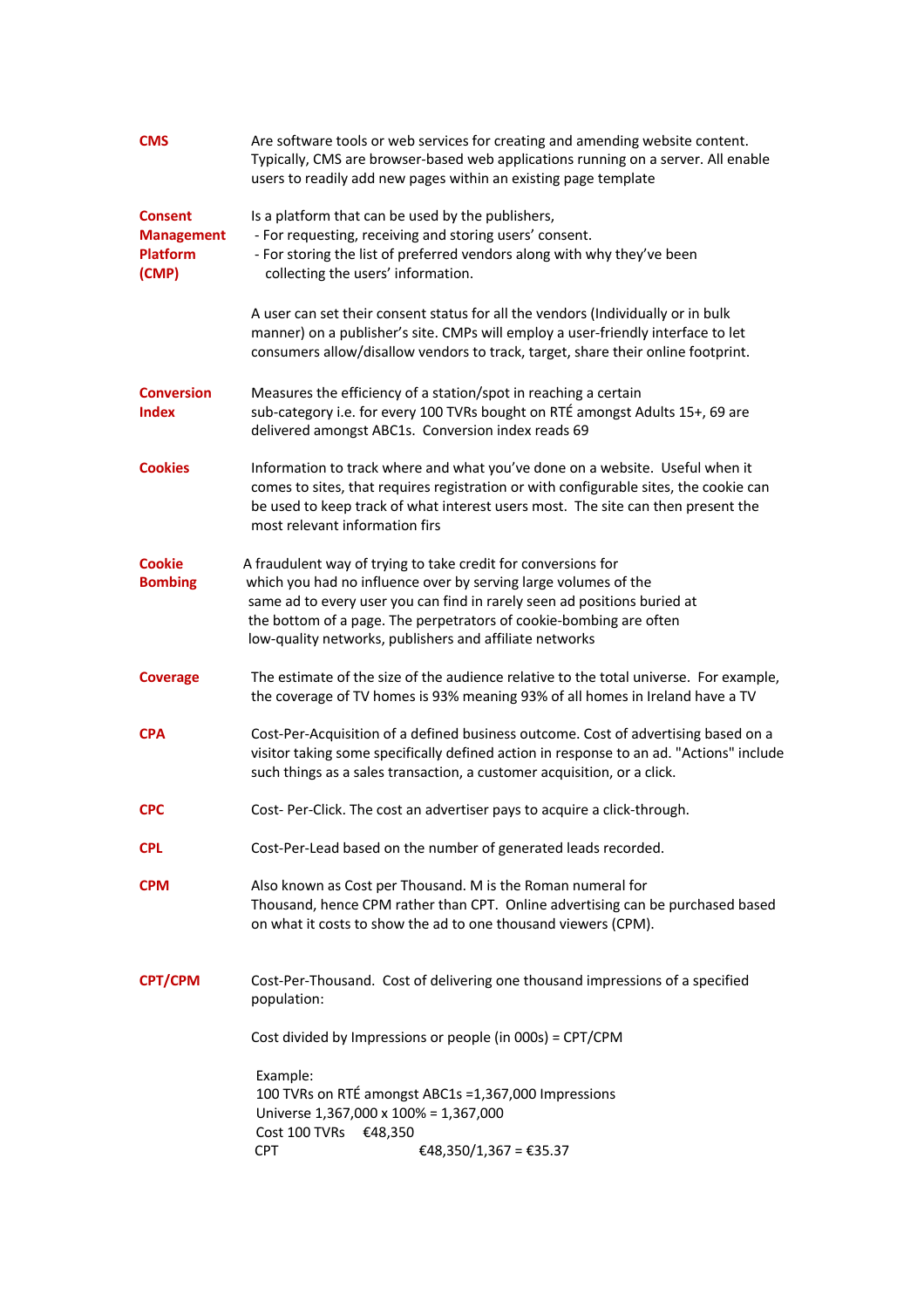| <b>CRM</b>                                                       | <b>Customer Relationship Management/Marketing</b>                                                                                                                                                                                                                                                                                                                                                                                                                                                                              |
|------------------------------------------------------------------|--------------------------------------------------------------------------------------------------------------------------------------------------------------------------------------------------------------------------------------------------------------------------------------------------------------------------------------------------------------------------------------------------------------------------------------------------------------------------------------------------------------------------------|
| <b>Cross-device</b><br><b>Tracking</b>                           | Describes the myriad ways platforms, publishers and ad<br>tech companies try to identify individual Internet users across<br>Smartphones, tablets and desktop computers                                                                                                                                                                                                                                                                                                                                                        |
| <b>Customer</b><br>data<br>platform<br>(CDP)                     | A customer data platform is a marketer-managed system that creates<br>a persistent, unified customer database that is accessible to other<br>systems. A CDP can connect all types and sources of customer data,<br>whether internal or external, structured or unstructured, batch or streaming. This<br>allows you to form a much more comprehensive view and to better understand<br>your customers, and act on it even in real-time.                                                                                        |
| <b>Cycle</b>                                                     | Outdoor advertising is usually on display for a 14-day period known as a cycle.<br>There are 26 cycles in a calendar year. A posting calendar outlines the relevant<br>dates                                                                                                                                                                                                                                                                                                                                                   |
| Data,<br>1 <sup>st</sup> Party<br>Data,<br>2 <sup>nd</sup> Party | This is data collected by website operators $-$ publishers,<br>e-commerce sites, brand homepages, etc. - about the actions<br>their users take while on that site. Publishers can use first party data to better sell<br>their own inventory by offering more precise targets<br>This is first-party data that advertisers buy directly from the<br>source either through a DMP or a direct relationship with a publisher or advertiser                                                                                        |
| Data,<br>3RD Party                                               | This is the data aggregated from sources other than the<br>website operator, usually collected through cookies. It's<br>expensive and sometimes imprecise but there is a lot of it                                                                                                                                                                                                                                                                                                                                             |
| Data<br><b>Controller</b>                                        | In the context of Data Privacy and GDPR, a data controller<br>determines the purpose of collecting, storing and processing personal data.                                                                                                                                                                                                                                                                                                                                                                                      |
| Data<br><b>Management</b><br>Platform<br>(DMP)                   | Platforms that allow advertisers, agencies, publishers and together to<br>control their own first-arty audience and campaign data, compare it to<br>third-party audience data, and offer the ability to make more<br>informed media buying and campaign planning decisions via behavioural targeting<br>or extending audiences via lookalike modelling. Advertisers and agencies generally<br>utilise DMPs to buy more effectively while publishers typically use DMPs to segment<br>their audiences and sell more effectively |
| Data                                                             | In the context of Data Privacy and GDPR, a data processor processes Processor<br>personal data on behalf of the data controller.                                                                                                                                                                                                                                                                                                                                                                                               |
| <b>Data Signals</b>                                              | A data signal is information about your audience or their context that can influence<br>your campaign. The three most common data signals advertisers can use are<br>1.<br>Audience signals:<br>Information about the types of people you're trying to target<br>2.<br>Media signals:<br>Information about the context your user is looking at where your message<br>might appear<br>Environmental signals: External factors that may influence the mindset of your<br>3.<br>users when they're exposed to your advertising    |
| <b>Daypart</b>                                                   | The time segments into which a day is divided by for the purpose of selling<br>advertising time. Primary dayparts are morning (or AM drive), midday, afternoon (or<br>PM drive), and evening. Often applied to segments which are used by TV / Radio<br>stations in allocating rates to different parts of the day - but there are no generally<br>agreed exact definitions by time period                                                                                                                                     |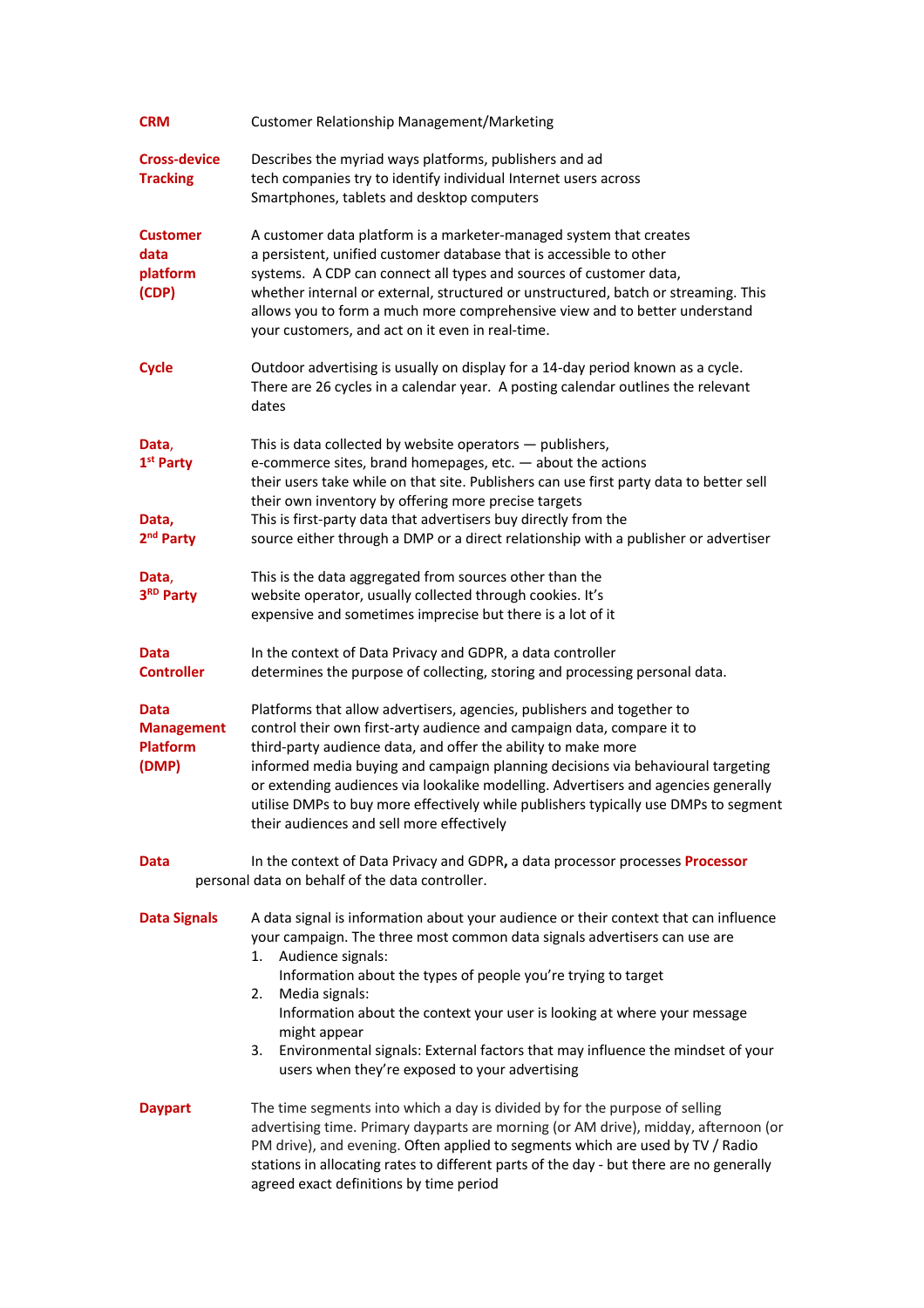| <b>DCO</b>                                               | A highly automated and rules-driven approach to advertising that encompasses two<br>technologies; dynamic creative and dynamic creative optimisation. A good<br>metaphor to call to mind is that DCO is like an Ad factory. This is where the dynamic<br>creative comes in. DCO Ad units use feeds of data and a set of business rules to<br>generate hundreds and sometimes thousands of unique creative on the fly. To be<br>effective, large scale campaigns are mandatory.                                                                                                                      |
|----------------------------------------------------------|-----------------------------------------------------------------------------------------------------------------------------------------------------------------------------------------------------------------------------------------------------------------------------------------------------------------------------------------------------------------------------------------------------------------------------------------------------------------------------------------------------------------------------------------------------------------------------------------------------|
| <b>Deep-linking</b>                                      | Linking beyond a home page to a page inside the site with content<br>pertinent to the advert.                                                                                                                                                                                                                                                                                                                                                                                                                                                                                                       |
| <b>Digital</b><br><b>Attribution</b><br><b>Modelling</b> | The science of assigning credit to each digital touch point (publisher,<br>Ad Network) of the customer journey based on that touch point's<br>influence on the ultimate conversion decision. The 'last touch' model is most<br>commonly used today. There are some major shortcomings with this model in that<br>it inherently assigns far too much value to the bottom of the purchase funnel, and is<br>highly susceptible to attribution fraud. Also. it doesn't consider factors outside of<br>digital such as TV, Outdoor, Press, Radio, as a result it doesn't give you a complete<br>picture |
| <b>Deal ID</b>                                           | In digital trading, it's the unique number assigned to an automated ad buy, used to<br>match buyers and sellers individually, based on a variety of criteria negotiated<br>beforehand                                                                                                                                                                                                                                                                                                                                                                                                               |
| <b>DM</b>                                                | Direct Marketing/Mail                                                                                                                                                                                                                                                                                                                                                                                                                                                                                                                                                                               |
| <b>DRM</b>                                               | Digital Rights Management. Technology that protect the rights of content owners<br>and enables the digital content to be charged for on any digital platform                                                                                                                                                                                                                                                                                                                                                                                                                                        |
| <b>DRTV</b>                                              | Direct Response TV                                                                                                                                                                                                                                                                                                                                                                                                                                                                                                                                                                                  |
| <b>DPC</b>                                               | The Office of the Data Protection Commissioner is the independent national<br>authority responsible for upholding the EU fundamental right of individuals to data<br>privacy through the enforcement and monitoring of compliance with data<br>protection legislation in Ireland                                                                                                                                                                                                                                                                                                                    |
| <b>DSP</b>                                               | Demand-Side Platforms (DSPs)<br>Is a system that facilitates digital advertisers to connect directly to multiple sources<br>of inventory supply and provide such benefits as workflow simplification, integrated<br>reporting, algorithmic buying optimisation, and the ability to make impression-level<br>bids (RTB)                                                                                                                                                                                                                                                                              |
| <b>Digital</b><br>dPod                                   | Outdoor digital format usually in shopping centres                                                                                                                                                                                                                                                                                                                                                                                                                                                                                                                                                  |
| <b>Duplicated</b><br>audience                            | That portion of an audience that is reached by more than one media<br>vehicle.                                                                                                                                                                                                                                                                                                                                                                                                                                                                                                                      |
| <b>Econometric</b><br><b>Modelling</b>                   | Econometrics can measure the impact your communications have on<br>sales and profit. It can also forecast the effects of future campaigns using the past.<br>Econometrics are based on statistical. Gives top level results but it does not<br>provide the necessary digital detail for digital comms planning                                                                                                                                                                                                                                                                                      |
| eCPM                                                     | Effective CPM rate is the cost at which you would buy ad impressions is they sold on<br>a CPM basis. It's a simple way of comparing every media buy using just one buying<br>model. The eCPM model is most widely used in programmatic buying                                                                                                                                                                                                                                                                                                                                                       |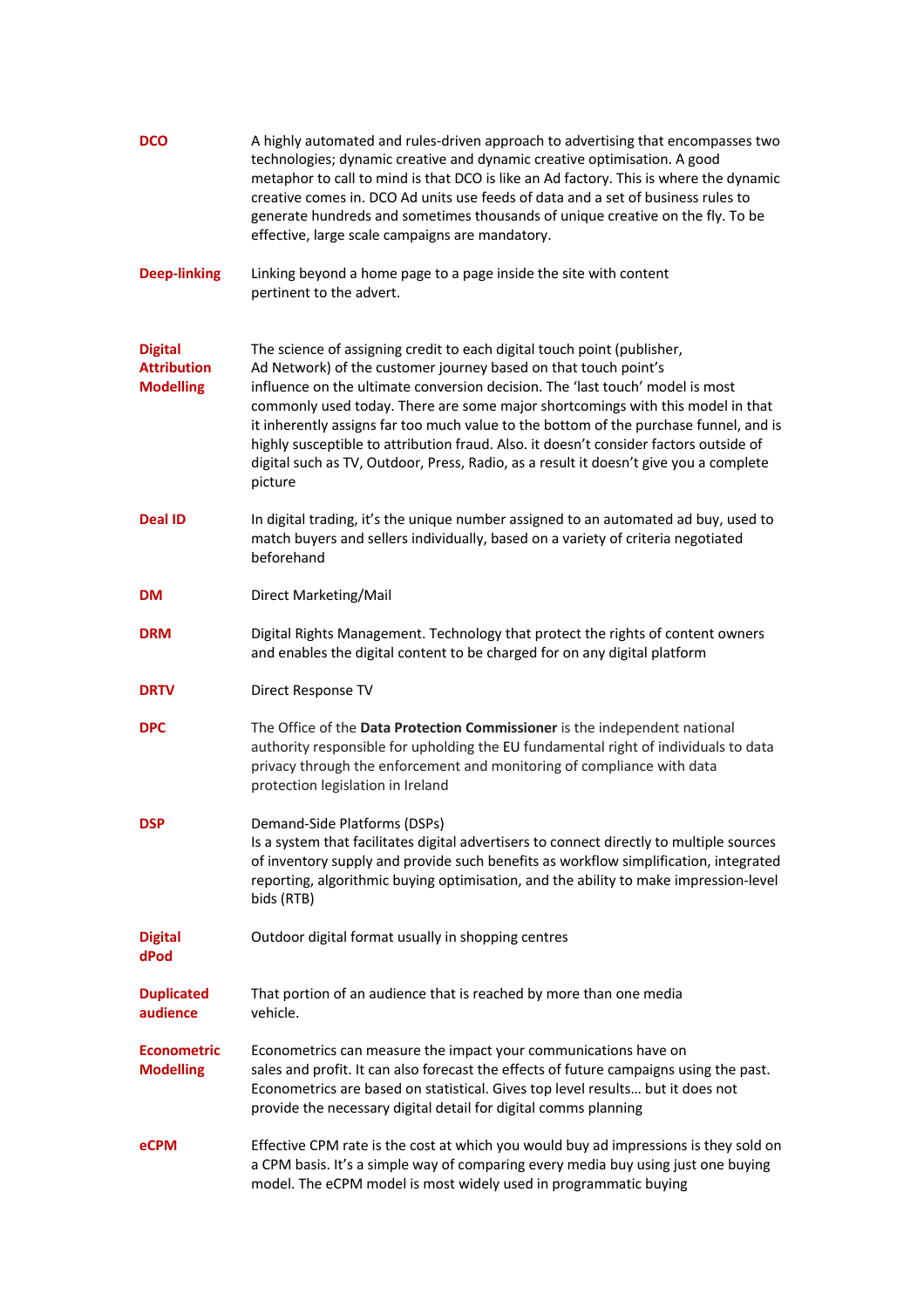| <b>End Break</b>                                  | Advertising break between two distinct TV programmes                                                                                                                                                                                                                                                                                                                                                                                                                                                                                                                                                                |
|---------------------------------------------------|---------------------------------------------------------------------------------------------------------------------------------------------------------------------------------------------------------------------------------------------------------------------------------------------------------------------------------------------------------------------------------------------------------------------------------------------------------------------------------------------------------------------------------------------------------------------------------------------------------------------|
| <b>EPG</b>                                        | Electronic Programming Guide - Allows viewers to select programmes by genre and<br>create selections of favourite channels                                                                                                                                                                                                                                                                                                                                                                                                                                                                                          |
| <b>EMS</b>                                        | Enhanced Message Service - EMS technology allows mobile phone users to send<br>simple pictures sounds and animations alongside their written text message                                                                                                                                                                                                                                                                                                                                                                                                                                                           |
| <b>Fixing</b><br><b>Charge</b>                    | A charge is imposed when an advertiser wishes to fix their ad in a<br>certain position - generally first ad or last ad in the advertising break. Most<br>commonly used in Radio and TV media channels.                                                                                                                                                                                                                                                                                                                                                                                                              |
| <b>Flight Dates</b>                               | Start and end dates of an advertising campaign.                                                                                                                                                                                                                                                                                                                                                                                                                                                                                                                                                                     |
| <b>Floor rate</b>                                 | Used in RTB in digital media channels were the minimum price is fixed at which the<br>publisher is prepared to sell their inventory                                                                                                                                                                                                                                                                                                                                                                                                                                                                                 |
| <b>Frequency</b>                                  | No. of times a person sees the advertising message<br>Example                                                                                                                                                                                                                                                                                                                                                                                                                                                                                                                                                       |
|                                                   | 324 ABC1 GRPs reaches 76% of the audiences at least once.<br>The average frequency is 4.3                                                                                                                                                                                                                                                                                                                                                                                                                                                                                                                           |
|                                                   | = Av. Frequency<br><b>Gross Rating Points</b>                                                                                                                                                                                                                                                                                                                                                                                                                                                                                                                                                                       |
|                                                   | Reach<br>324/76<br>$= 4.3$                                                                                                                                                                                                                                                                                                                                                                                                                                                                                                                                                                                          |
| <b>Effective</b><br><b>Frequency</b>              | Level of coverage and frequency calculated to deliver the<br>optimum awareness/sales performance i.e.<br>90% of primary target audience seeing campaign 1+ times<br>66% 2+ times etc.<br>٠                                                                                                                                                                                                                                                                                                                                                                                                                          |
| <b>GA</b>                                         | Google Analytics is a freemium web analytics service offered by Google that tracks<br>and reports website traffic                                                                                                                                                                                                                                                                                                                                                                                                                                                                                                   |
| <b>GDPR</b>                                       | The General Data Protection Regulation (GDPR) is a new legislation that came into<br>force on the 25 <sup>th</sup> of May 2018, replacing the existing Data Protection Act. It is<br>significantly more comprehensive in its definition of what comprises personal data,<br>and people's rights surrounding its collection, processing, storage and use.<br>Companies - EU-based or otherwise - must build data protection into their system<br>design and infrastructure, or risk severe penalties. It unifies legislation across the EU<br>with the aim of strengthening the privacy rights of European citizens. |
| <b>GRPs</b>                                       | Sum of all the individual ratings in a media schedule is called gross rating points                                                                                                                                                                                                                                                                                                                                                                                                                                                                                                                                 |
| <b>Header</b><br><b>Bidding</b>                   | Is a process that allows marketers a first-look at inventory that<br>publishers would normally hold back for direct bookings. If the publisher can make a<br>better price selling an impression programmatically then their ad sever will make<br>the decision automatically rather than fulfilling direct bookings first                                                                                                                                                                                                                                                                                           |
| <b>Header</b><br><b>Bidding</b><br><b>Wrapper</b> | Is a management system used by publishers to collect bid responses<br>from multiple demand partners in one central place. This technology<br>layer allows publishers to more easily manage their buying partners and to set<br>header bidding standards such as latency.                                                                                                                                                                                                                                                                                                                                            |
| <b>HPTO</b>                                       | Home Page Take Over; A takeover on a website where all formats are for a single<br>advertiser                                                                                                                                                                                                                                                                                                                                                                                                                                                                                                                       |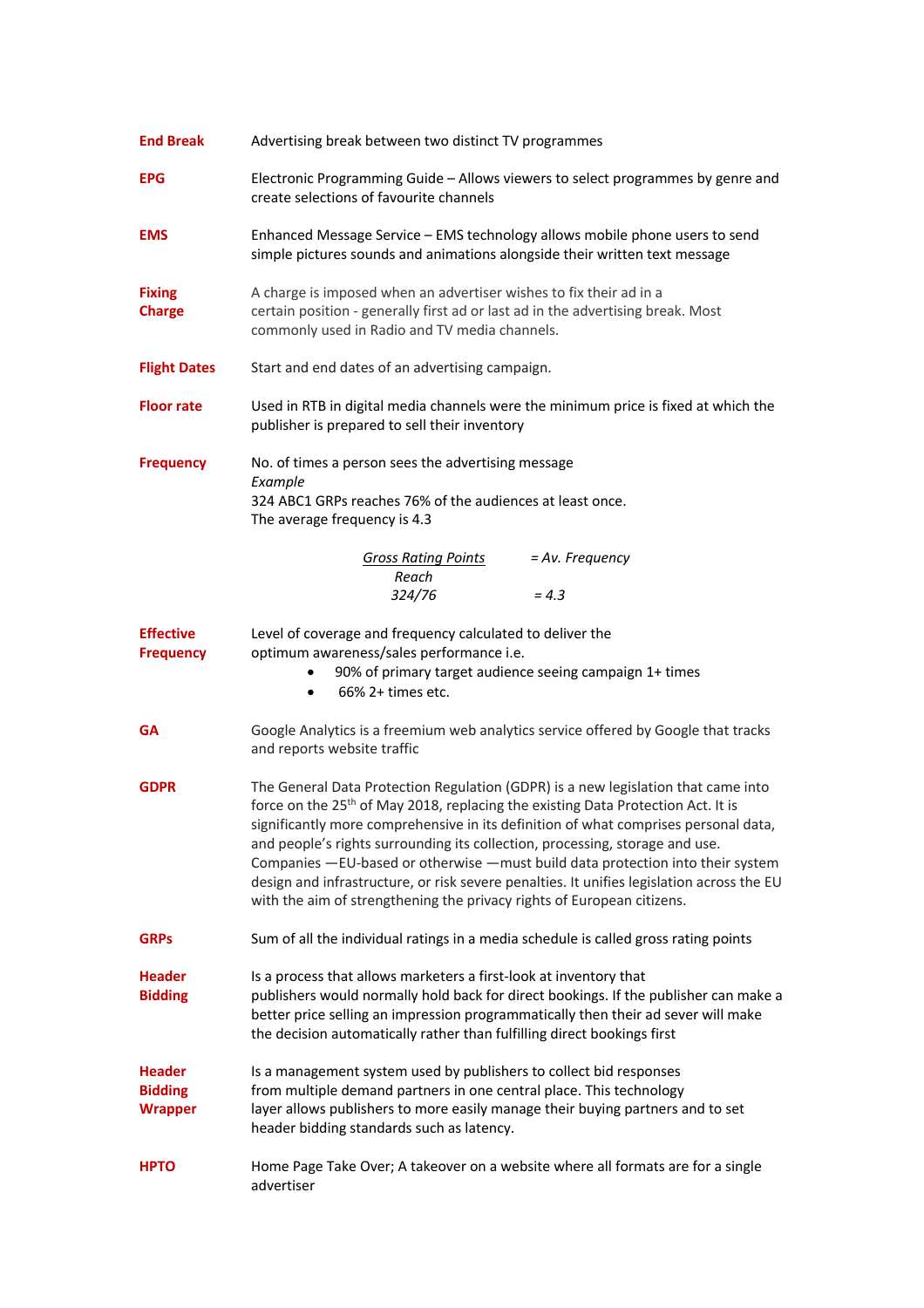| <b>IAB</b>                                          | Internet Advertising Bureau, trade organisation for digital advertising                                                                                                                                                                                                                                                                                                                                                                                                                                                           |
|-----------------------------------------------------|-----------------------------------------------------------------------------------------------------------------------------------------------------------------------------------------------------------------------------------------------------------------------------------------------------------------------------------------------------------------------------------------------------------------------------------------------------------------------------------------------------------------------------------|
| <b>IAPI</b>                                         | Institute of Advertising Practitioners of Ireland, industry body for agencies                                                                                                                                                                                                                                                                                                                                                                                                                                                     |
| <b>IDMA</b>                                         | <b>Irish Direct Marketing Association</b>                                                                                                                                                                                                                                                                                                                                                                                                                                                                                         |
| <b>Impacts</b>                                      | Ratings expressed in thousands of people                                                                                                                                                                                                                                                                                                                                                                                                                                                                                          |
| <b>JNLR</b>                                         | Joint National Listenership Research. Quarterly survey on radio listenership across<br>all Irish stations across key demographics                                                                                                                                                                                                                                                                                                                                                                                                 |
| <b>JNOR</b>                                         | Joint National Outdoor Research. Launched in Sept '05 the JNOR is a quantitative<br>measurement of consumer exposure to outdoor advertising                                                                                                                                                                                                                                                                                                                                                                                       |
| L.E.A.N                                             | The L.E.A.N principles are an industry initiative to improve the overall quality of the<br>consumer's experience by focusing on Lighter creative, Encrypted ad calls, Ad<br>Choices supported user feedback and Non-intrusive experiences that don't rely on<br>invasive tactics such as auto-play or sound-enabled creative. The LEAN principles are<br>intended as guidance for all parties in the production of digital creative assets to<br>follow to minimise the number of users installing an ad blocker on their devices |
| <b>Based</b><br><b>Services (LBS)</b>               | LocationA range of services that are provided to mobile subscribers based on<br>the geographical location of their handsets                                                                                                                                                                                                                                                                                                                                                                                                       |
| <b>LTV</b>                                          | Life Time Value - Cost of keeping a customer                                                                                                                                                                                                                                                                                                                                                                                                                                                                                      |
| <b>Native Adv.</b>                                  | Is a form of online advertising that matches the form and function of the platform<br>on which it appears. The word "native" refers to the content's coherence with other<br>media on the platform. Similar in many ways to advertorials most commonly found<br>in mainstream press and magazine titles                                                                                                                                                                                                                           |
| <b>News Brands</b>                                  | Formerly National Newspapers of Ireland (NNI), is the representative Ireland<br>body for all national newspapers (print and online)                                                                                                                                                                                                                                                                                                                                                                                               |
| <b>Net Reach</b>                                    | This is your unduplicated campaign reach                                                                                                                                                                                                                                                                                                                                                                                                                                                                                          |
| Non-personal<br>data<br>(anonymous data)            | Is any information that falls outside the scope of GDPR. This<br>information is also known as anonymous data                                                                                                                                                                                                                                                                                                                                                                                                                      |
| <b>Identifiable</b><br><b>Information (Non-PII)</b> | Non-Personally Information that may correspond to a particular person, account or<br>profile, but is not sufficient to identify, contact or locate the person                                                                                                                                                                                                                                                                                                                                                                     |
| <b>OOH</b>                                          | Out of Home. Term used to cover all forms of outdoor - Posters, transport, banners,<br>shopping trolleys, taxis, etc.                                                                                                                                                                                                                                                                                                                                                                                                             |
| OTS/OTH                                             | Opportunity to See / Opportunity To Hear<br>% of primary target audience who see the/hear the campaign and their average<br>exposure<br>76% of ABC1s see/hear with an average OTS/OTH of 4                                                                                                                                                                                                                                                                                                                                        |
| <b>Open</b><br>Ad                                   | Unlike private exchanges, which operate like exclusive night<br>clubs, you don't need to know someone who knows someone                                                                                                                                                                                                                                                                                                                                                                                                           |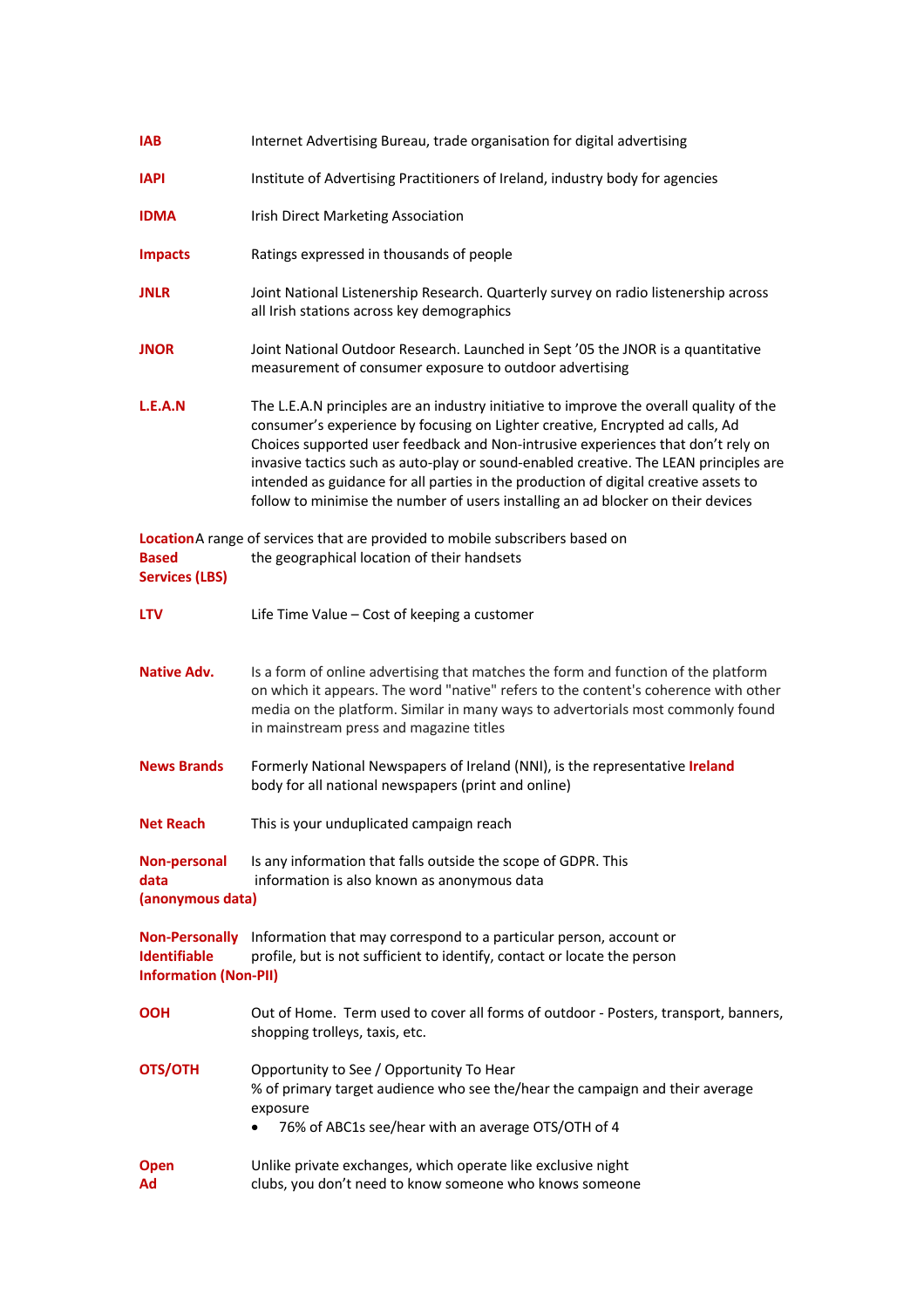| <b>Exchange</b>                               | to get access. Any agency, advertiser or publisher may participate in trading in an<br>open exchange                                                                                                                                                                                                                                                                                                                                                                                                                                                                                                                            |
|-----------------------------------------------|---------------------------------------------------------------------------------------------------------------------------------------------------------------------------------------------------------------------------------------------------------------------------------------------------------------------------------------------------------------------------------------------------------------------------------------------------------------------------------------------------------------------------------------------------------------------------------------------------------------------------------|
| <b>Page Views</b>                             | The number of times a web page has been successfully served to a user's browser                                                                                                                                                                                                                                                                                                                                                                                                                                                                                                                                                 |
| Panel                                         | In audience research, a continuing sample of people or households that are<br>measured repeatedly                                                                                                                                                                                                                                                                                                                                                                                                                                                                                                                               |
| <b>People meter</b>                           | Method of audience measurement used by Nielsen. The people meter (meter) is<br>attached to TV sets in panel homes to record viewing. Members of the home use a<br>remote to log in to record that they are viewing. This data is sent to Nielsen daily for<br>the production of TV ratings                                                                                                                                                                                                                                                                                                                                      |
| <b>Performance</b>                            | Evaluation of a campaign's achievements after the event, often in terms of coverage<br>and frequency                                                                                                                                                                                                                                                                                                                                                                                                                                                                                                                            |
| <b>Private</b><br><b>Exchange</b>             | Private Exchanges, also known as PMPs are used by publishers to more<br>carefully Exchange control who can buy their inventory, and at what price. Instead<br>of throwing its ad impressions out into an "open" exchange and letting anyone buy<br>them, a publisher might instead wish to offer them to a handful of its favourite<br>advertiser clients, or an agency it has a close relationship with                                                                                                                                                                                                                        |
| <b>PPV</b>                                    | Pay-Per-View for specific programmes, usually on digital cable or satellite                                                                                                                                                                                                                                                                                                                                                                                                                                                                                                                                                     |
| <b>PRIP</b>                                   | Performance Related Incentive Payment. A PRIP payment is a way of evaluating your<br>agency. It essentially aligns agency performance with a company's marketing<br>objectives. Payment is pending the achievement of many pre-agreed<br>targets/criteria. Tends to be done on an annual basis and generally covers all<br>aspects of the agency relationship from planning/buying to team performance etc                                                                                                                                                                                                                      |
| Prog.<br><b>Buying</b>                        | Programmatic Buying describes online display advertising that is<br>aggregated, booked, flighted, analysed and optimized via demand side software<br>interfaces and algorithms. While it includes RTB it also includes non RTB methods<br>and buy types such as Facebook Ads API and the Google Display Network.<br>Programmatic also implies the use of multi sourced data signals to inform targeting<br>and optimization decisions                                                                                                                                                                                           |
| <b>PVR</b>                                    | Personal Video Recorders, such as SKY+. Records programs on hard disk and allows<br>the pause and rewind of Live TV                                                                                                                                                                                                                                                                                                                                                                                                                                                                                                             |
| <b>Supervisory</b><br><b>Authority</b>        | In relation to Data Privacy and GDPR, there is a SA in each EU country<br>are responsible for enforcing the GDPR. In the Ireland, this is the<br>responsibility of the Data Protection Commissioner's Office (DPO).                                                                                                                                                                                                                                                                                                                                                                                                             |
| <b>Total</b><br><b>Audience</b><br>Plan (TAP) | An advertising schedule that places ads in a pattern that utilizes all<br>station audience dayparts for maximum station audience exposure.                                                                                                                                                                                                                                                                                                                                                                                                                                                                                      |
| <b>TrueView</b>                               | A YouTube product that gives viewers the ability to choose which video ads they<br>want to watch and when - meaning you won't pay for unwanted views.<br>There are two types of TrueView ads (known as formats):<br>In-stream ads run before, during, or after videos on YouTube or on video<br>1.<br>partner sites and apps. They give viewers the option to skip the ad after 5<br>seconds.<br>2. Video discovery ads appear in places where viewers discover content, like<br>on YouTube search results, next to related videos, on the YouTube<br>homepage, and on partner sites and apps. They invite people to click on a |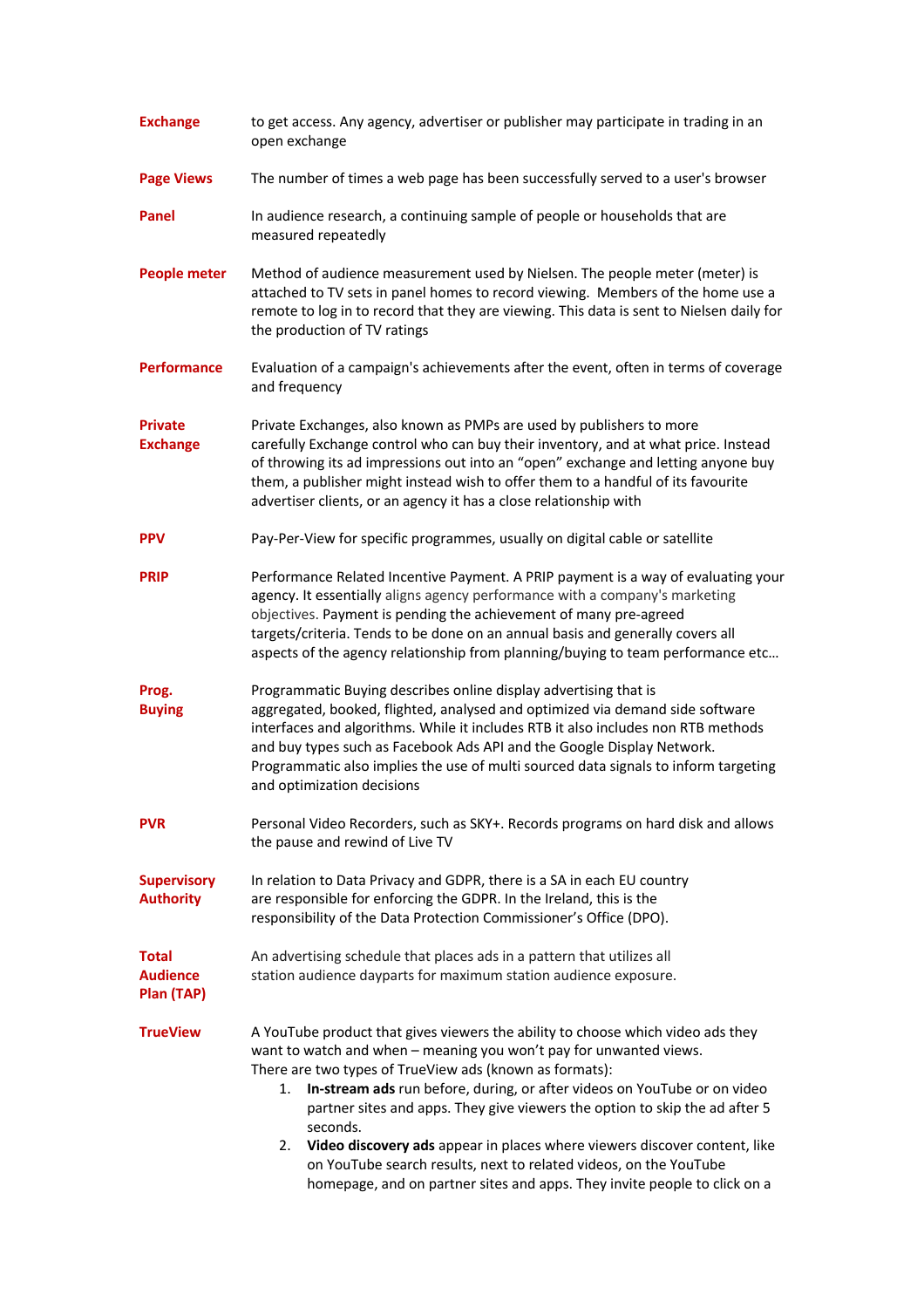| thumbnail to watch your video ad and help surface your videos to an |  |
|---------------------------------------------------------------------|--|
| interested audience.                                                |  |

- **Qtr. Hour** Individuals viewing a station at least five minutes in a specific 15 **Audience** minute period
- **Rate Card** A price list showing rates charged for commercial time or space
- **Rating** Percentage of a specified population exposed to a single issue of a print or broadcast vehicle
- RAJAR Radio Joint Audience Research. Single audience measurement for radio listening in the UK.
- **Reach** Percentage of a given population exposed to at least one of the advertising messages or a programme over the course of a schedule. For example, a campaign achieved 324 ratings for ABC1s, and reached 76% of ABC1s one or more times and 44% three or more times The Late Late Toy Show reached (those who viewed at least 1 minute) 35% of ABC1s
	- The term coverage may also be used
- **Re-targeting** Or remarketing; allows advertisers to show a follow up message to people who have already engaged with their ad or visited their website
- **RFM** Recency Frequency and Monetary value customer segmentation
- **RFI** Request for Information. A standard business process whose purpose is to collect written information regarding suppliers
- **ROS** Run of Site; a digital advert placed at the discretion of a website owner to run anywhere on the website
- **Recency** Based on the idea that most advertising works by influencing the **Planning** brand choice of consumers who are ready to buy
- **RTB** See programmatic buying
- **SEM Search Engine Marketing** The process which aims to get websites listed prominently in search-engine results through search-engine optimisation, sponsored search and paid inclusion
- **SEO Search Engine Optimisation**
	- The process which aims to get websites listed prominently within search engine's organic (algorithmic, spidered) search results. It involves making a site 'search engine friendly'
- **SIG** Special Interest Group. Usually refers to Consumer Behaviour Data collected within survey's such as JNRS
- **SOM** Share of Market
- **SOV** Share of Viewing. Calculation is on minute-by-minute viewing and an average is taken for a specified period time segment/week/month. Often referred to as "audience share" or "percentage share"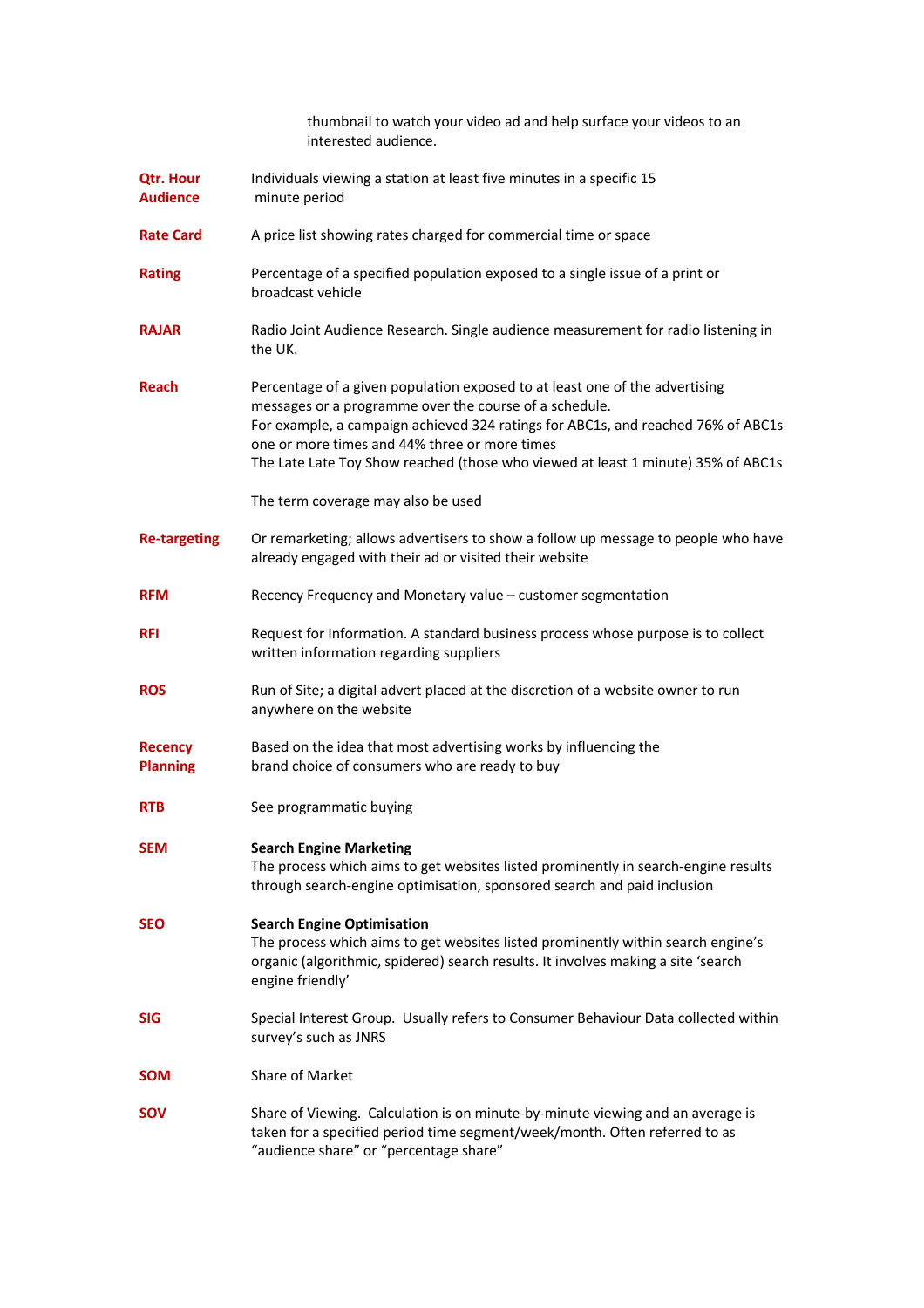| <b>Spam</b>                      | Unsolicited junk e-mail                                                                                                                                                                                                                                                                                                                                                                                                              |
|----------------------------------|--------------------------------------------------------------------------------------------------------------------------------------------------------------------------------------------------------------------------------------------------------------------------------------------------------------------------------------------------------------------------------------------------------------------------------------|
| <b>Spider</b>                    | A programme which crawls the web and fetches web pages in order for them to be<br>indexed against keywords. Used by search engines to formulate search result pages                                                                                                                                                                                                                                                                  |
| Sponsorship<br><b>Sting</b>      | the intro and out sting that bookmarks the sponsored programme.<br>They vary in terms of length from 10 second to 7 second to 5 second                                                                                                                                                                                                                                                                                               |
| <b>SSP</b>                       | Supply-Side Platforms<br>More commonly known as yield managers/optimisers, supply-side platforms help<br>publishers better manage and price their digital inventory. Premium publishers<br>favour SSPs as they are able to protect proprietary audience data and brand<br>reputation. SSPs currently represent some of the largest sources of display ad<br>inventory                                                                |
| TGI                              | Target Group Index. Single source survey which covers product and brand usage,<br>media consumption and attitudes of the population                                                                                                                                                                                                                                                                                                  |
| <b>Time-Shift</b>                | Time-shift viewing is the recorded viewing of programmes or recordings on video<br>and viewed at play (i.e. not fast forwarded) within 160 hours (7 days) of<br>transmission                                                                                                                                                                                                                                                         |
| <b>TVR</b>                       | Television Rating, also known as a rating - percentage of a specified population<br>exposed to a single issue of a print or broadcast vehicle.<br>A rating for a TV spot is based on the total of a target audience who saw the minute<br>the spot is broadcast in. The rating for a programme is the minute-by-minute<br>viewing averaged over the length of a programme and converted to the percentage<br>of the target audience. |
| <b>Unbilled</b><br><b>Media</b>  | Unbilled media occurs when the media owner or sales house does not<br>invoice the agency in full for the media estimated and/or delivered                                                                                                                                                                                                                                                                                            |
| Unique Imp.                      | Is a served impression that's counted against one individual per internet browser<br>session or daily depending on the analytics software and cookies used                                                                                                                                                                                                                                                                           |
| <b>Universe</b>                  | No of individuals within a given demographic group                                                                                                                                                                                                                                                                                                                                                                                   |
| <b>VOD</b>                       | Video-On-Demand relates video advertising served onto platforms or networks<br>Video ads fall into two large categories: linear ads and non-linear ads                                                                                                                                                                                                                                                                               |
|                                  | Linear ads appear before, after, or during a break in the video content (otherwise<br>known as pre-roll, post-roll, or mid-roll). For example, RTE Player, Channel 4oD and<br>Three Player. Companion ads are typically served with the video ads that run on<br>players                                                                                                                                                             |
|                                  | Non-linear ads appear along with the video content. Overlays, a common non-linear<br>ad format, cover part of the video as it plays. For example, YouTube and Brightroll                                                                                                                                                                                                                                                             |
| <b>Vast Tags</b>                 | Digital Video Ad Serving Template is a specification is a universal XML schema for<br>serving ads to digital video players                                                                                                                                                                                                                                                                                                           |
| <b>Virtual</b><br><b>Reality</b> | Or VR is defined as the use of computer technology to create a<br>simulated environment. Virtual reality can be described as an act of taking you out<br>from the real world and placing you in an imaginary world.                                                                                                                                                                                                                  |